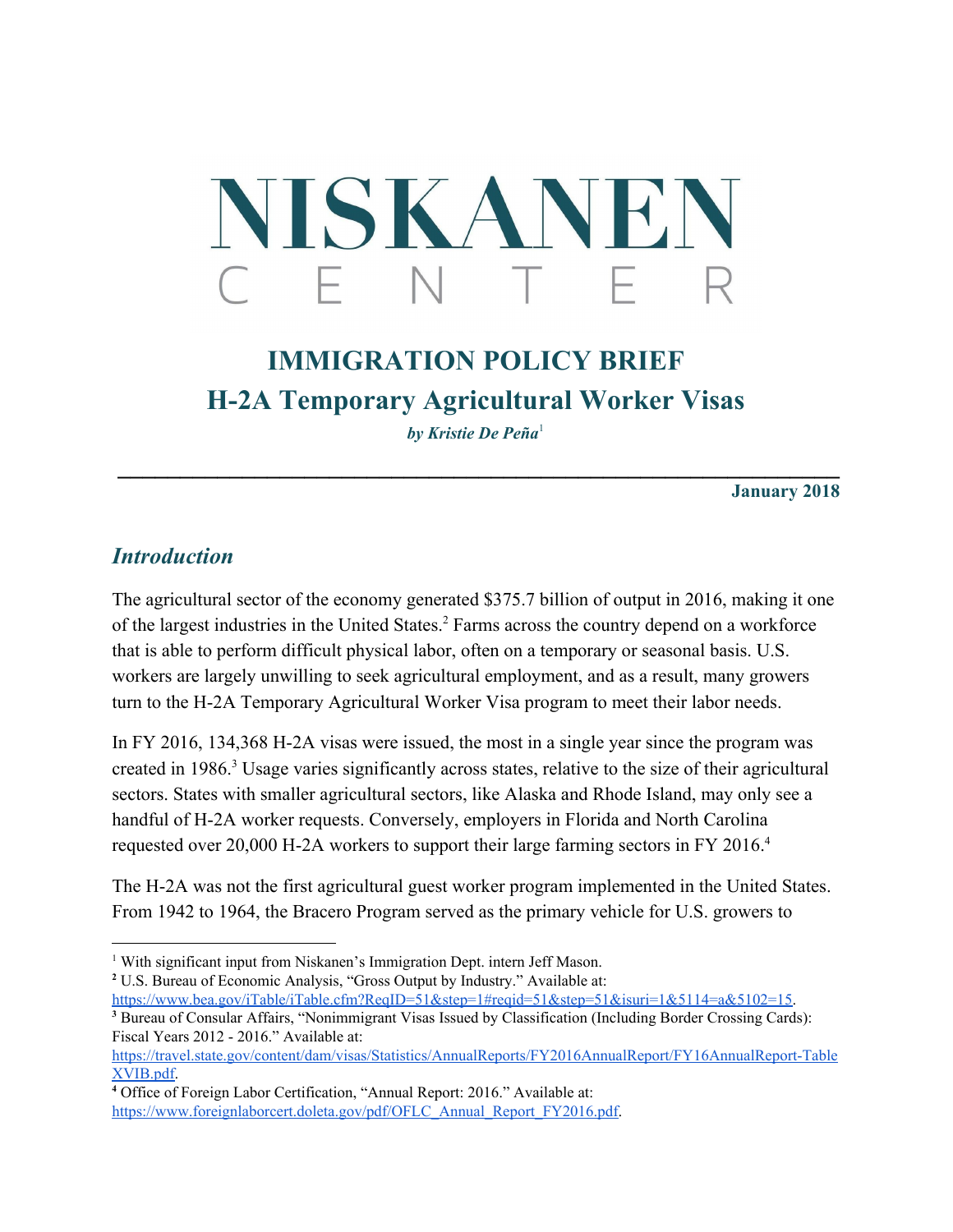recruit temporary workers. At its height in the late 1950s, over 400,000 braceros came to legally work in the United States every year.<sup>5</sup> Agricultural workers were also eligible to work legally under the temporary worker—H class visa—created by the Immigration and Nationality Act (INA) of 1952, although this program was primarily used for nonagricultural workers.<sup>6</sup> That changed in 1986, when the H program was split into the H-2A agricultural and H-2B non-agricultural temporary worker programs by the Immigration Reform and Control Act, creating the categories still in use today.

Despite rising usage, employers have identified serious concerns with the H-2A program that can make it difficult and costly to use. A 2012 Government Accountability Office report found that the Department of Labor (DOL) failed to process 37 percent of H-2A employer applications within the statutory approval deadline of 30 days prior to when the worker was scheduled to begin working.<sup>7</sup> Seven percent of applications were approved less than 15 days prior to the job start date, which left employers with an extremely limited window to file additional required paperwork with the Department of Homeland Security and for workers to secure visas from the State Department.

Such bureaucratic delays can result in millions of dollars in losses for U.S. farms, given the time-sensitive nature of agricultural production. For example, a computer system failure at the State Department in 2015 left thousands of H-2A workers stranded outside of the United States, costing California growers an estimated \$500,000 to \$1 million *per day* for the duration of the delay.<sup>8</sup> If employers continue to have reason to doubt the ability of the H-2A program to fulfill their labor needs in a timely and efficient manner, their incentive to employ legal workers falls, while the incentive to employ undocumented workers rises.

In recent years, members of both parties have expressed interest in reforming the H-2A program. In June 2016, 102 members of Congress sent a bipartisan letter to DOL and U.S. Citizenship and Immigration Services (USCIS) suggesting measures that would help prevent future delays and make the program easier for employers to use.<sup>9</sup>

**<sup>5</sup>** Marc R. Rosenblum, et al., "Mexican Migration to the United States: Policy and Trends," Congressional Research Service, June 2012. Available at: [https://fas.org/sgp/crs/row/R42560.pdf.](https://fas.org/sgp/crs/row/R42560.pdf)

**<sup>6</sup>** Bipartisan Policy Center, "10 things you need to know about: Temporary Worker Visa Programs," November 2015. Available at:

<https://bipartisanpolicy.org/wp-content/uploads/2015/11/BPC-Immigration-Temporary-Workers.pdf>.

**<sup>7</sup>** Government Accountability Office, "H-2A Visa Program: Modernization and Improved Guidance Could Reduce Employer Application Burden," September 2012. Available at: [http://www.gao.gov/assets/650/648175.pdf.](http://www.gao.gov/assets/650/648175.pdf)

<sup>8</sup> Miriam Jordan, "Visa Glitch Stalls Workers, Straining U.S. Farms," *Wall Street Journal*, 15 June 2015. Available at: [https://www.wsj.com/articles/visa-glitch-stalls-workers-straining-u-s-farms-1434411601.](https://www.wsj.com/articles/visa-glitch-stalls-workers-straining-u-s-farms-1434411601)

<sup>&</sup>lt;sup>9</sup> Rep. Dan Newhouse, et al., letter to Sec. Thomas Perez and Dir. León Rodriguez, 10 June 2016. Available at: [https://wstfa.org/wstfa-assets/uploads/H-2A-Improvement-Project-Letter-6-10-16.pdf.](https://wstfa.org/wstfa-assets/uploads/H-2A-Improvement-Project-Letter-6-10-16.pdf)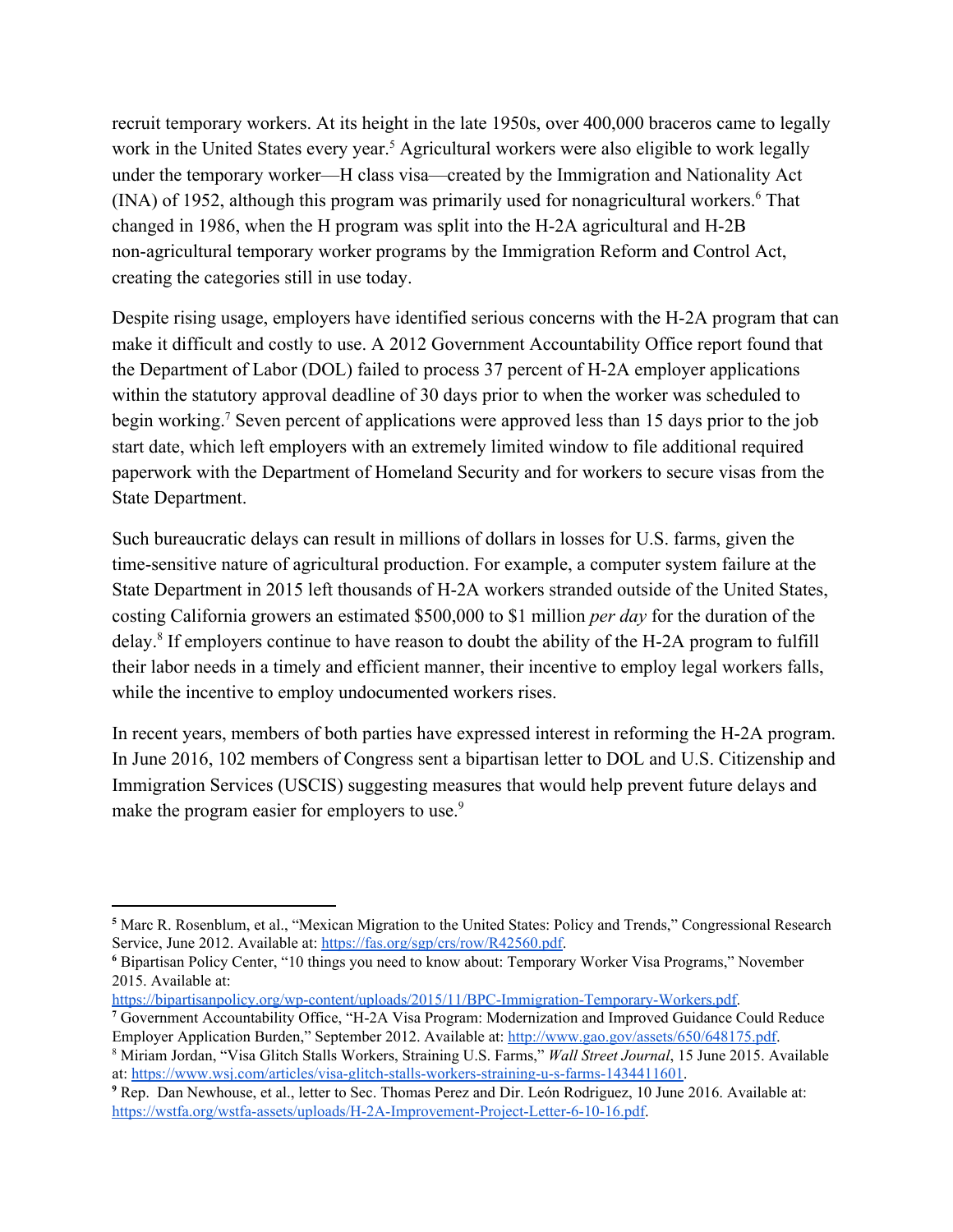## *Current Policy*

H-2A program policy is set primarily by Section 218 of the INA and 20 Code of Federal Regulation (C.F.R.) 655 Subpart B, which govern worker petition filings, workers' rights, employer obligations, and other key areas. Other minor provisions related to the program do exist, but are not discussed in this policy brief.

In order to file a petition for H-2A workers, an employer must submit a foreign labor certification to DOL that affirms:

- There are not sufficient U.S. workers who are able, willing, and qualified, and who will be available at the time and place needed, to perform the labor;
- The employer made positive recruitment efforts to hire qualified U.S. workers;
- The wages and working conditions of comparable U.S. workers would not be adversely affected by the utilization of H-2A workers; and
- The nature of the work is truly temporary or seasonal.

After the foreign labor certification has been approved by DOL, petitioners must file an I-129 Form with USCIS. Once a petition has been approved by USCIS, the prospective worker can apply for an H-2A visa from the State Department. Only nationals of a specific list of countries provided by USCIS are eligible to participate in the program.

Once in the United States, employers must meet a series of obligations regarding compensation and treatment for their workers, which include:

- Providing housing, transportation, and food for workers and their families;
- Paying a wage that is the highest of the adverse effect wage rate, prevailing hourly wage, or the federal or state minimum wage; and
- Provide workers' compensation insurance when necessary.

Various proposals have been introduced over the years to reform the agricultural guest worker program, although none have been adopted. In the 115th Congress, such proposals include Illinois Democratic Rep. Luis Gutierrez's Agricultural Worker Program Act of 2017 and Virginia Republican Rep. Bob Goodlatte's AG Act.<sup>10</sup>

Gutierrez's bill would legalize the many undocumented agricultural workers by granting them legal status and work authorization, along with a path to citizenship. While not a direct reform of

<sup>10</sup> H.R.2690 - Agricultural Worker Program Act of 2017. Available at: [https://www.congress.gov/bill/115th-congress/house-bill/2690.](https://www.congress.gov/bill/115th-congress/house-bill/2690) H.R.4092 - AG Act. Available at: [https://www.congress.gov/bill/115th-congress/house-bill/4092.](https://www.congress.gov/bill/115th-congress/house-bill/4092)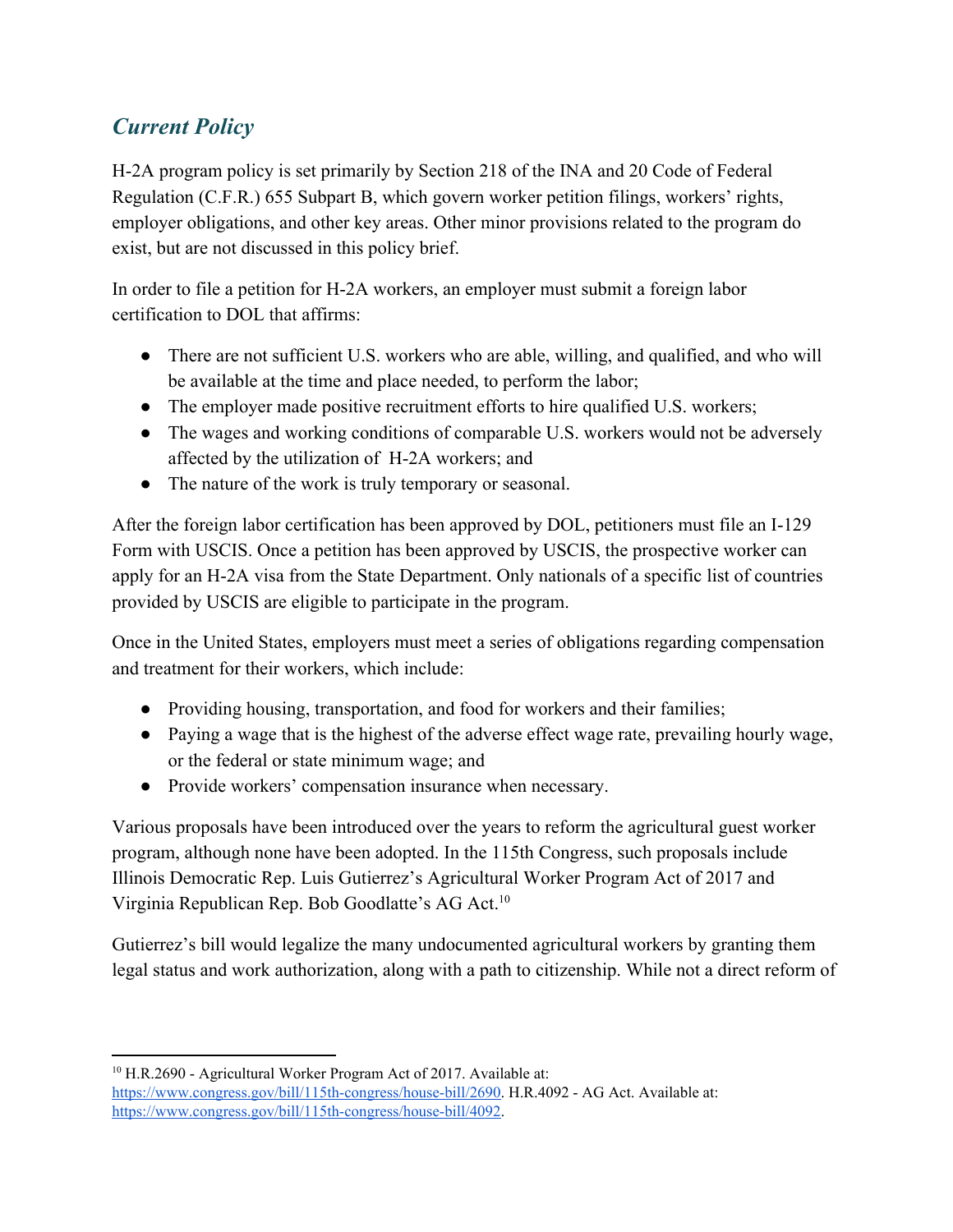the H-2A program, the legalization of hundreds of thousands of currently undocumented agricultural workers would have significant implications for the program.

Goodlatte's bill would replace the H-2A program with the H-2C program, which expands the scope of eligible work to encompass year-round agricultural and horticultural work, which includes dairies, aquaculture, and forestry. The bill also modifies the wage requirements for the program and includes mandatory departure provisions to preserve the temporary nature of the visa. The AG Act also allows for the legalization of some currently undocumented agricultural workers. As of December 2017, Goodlatte's bill has been marked up in the House Judiciary Committee and no action has been taken on Gutierrez's bill.

### *Proposed Changes to Current Policy*

Worthwhile changes to current H-2A policy must make the program easier for a wider range of employers to use and more responsive to the tight schedules common to agricultural production. Additionally, reform to the H-2A program cannot ignore the significant presence of undocumented agricultural workers. Suggested changes to the program include:

- Allowing H-2A workers to change employers within the United States to provide improved labor security for farms. As growing and harvesting seasons for some agricultural products end, others begin. Providing H-2A workers the freedom to change employers within a 3-year period acknowledges the seasonal nature of agricultural production, but can also prevent delays in worker visa processing that can cost farms thousands of dollars. It also acts as a safeguard for workers who are vulnerable to employer abuse.
- Granting a grace period regarding the work start date for employees. Granting employers the flexibility to set a work start date early would help ensure their workers arrive on time, even in the face of minor processing delays.
- Expanding the scope of the H-2A program to include dairies, forestry, aquaculture, and meat processing would help to prevent labor shortages in these sectors. Currently, DOL does not allow employers to use the H-2A program for these sectors because the work is typically not seasonal.
- Establishing a path to legalization for workers meeting acceptable criteria gives an agricultural guest worker program the teeth to effectively combat undocumented immigration. A large number of undocumented agricultural workers have been in the United States for many years, and some have citizen family members. These workers may also have long-standing relationships with specific employers that should be recognized.